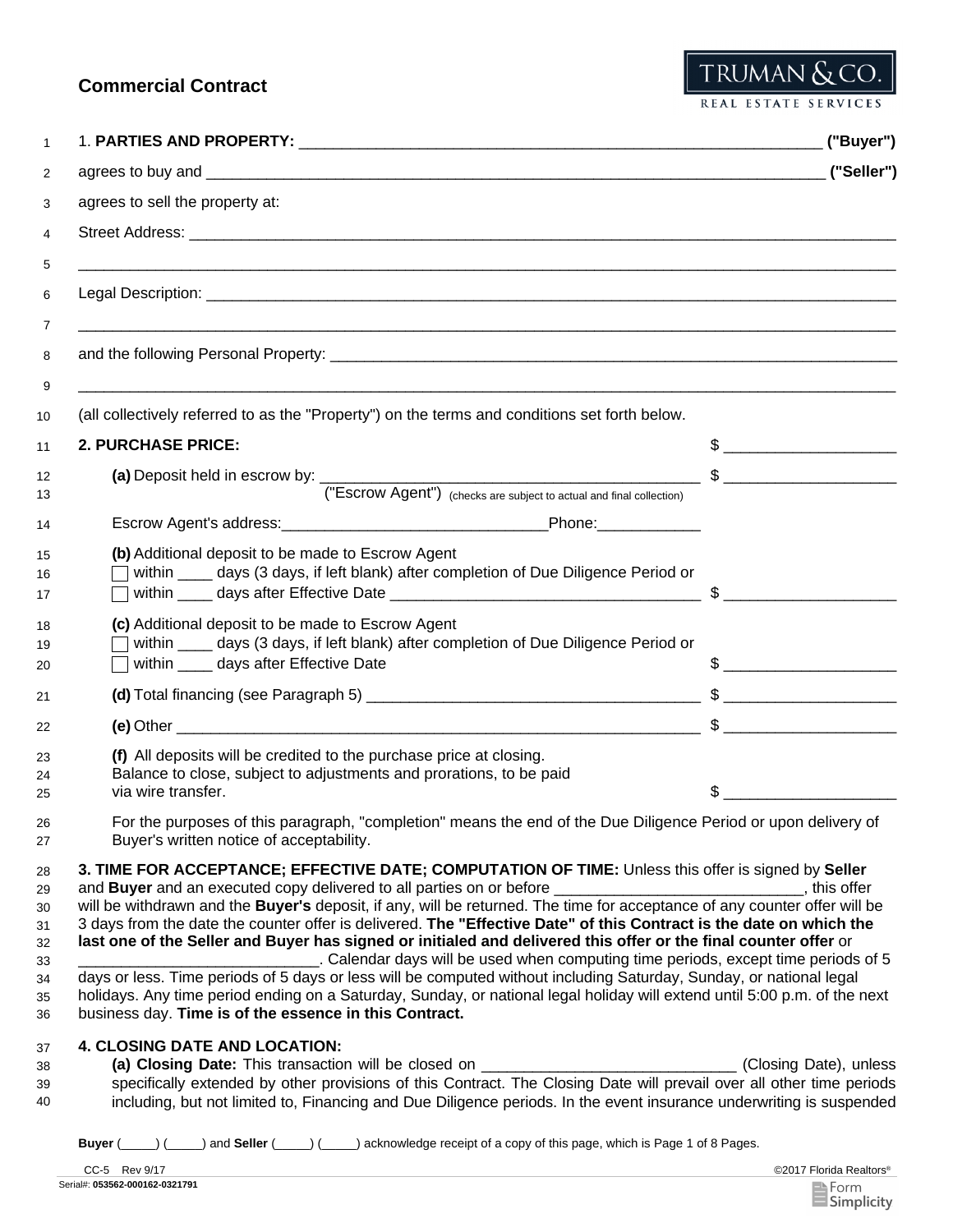- on Closing Date and **Buyer** is unable to obtain property insurance, **Buyer** may postpone closing up to 5 days after the insurance underwriting suspension is lifted. 41 42
- **(b) Location:** Closing will take place in \_\_\_\_\_\_\_\_\_\_\_\_ County, Florida. (If left blank, closing will take place in the county where the property is located.) Closing may be conducted by mail or electronic means. 43 44

### 45 **5. THIRD PARTY FINANCING:**

51

| 46 | <b>BUYER'S OBLIGATION: On or before</b><br>days (5 days if left blank) after Effective Date, Buyer will apply for third |
|----|-------------------------------------------------------------------------------------------------------------------------|
| 47 | % of the purchase price or \$<br>party financing in an amount not to exceed<br>. with a fixed                           |
| 48 | %, with points or<br>% per year with an initial variable interest rate not to exceed<br>interest rate not to exceed     |
| 49 | % of the principal amount, for a term of<br>commitment or loan fees not to exceed<br>years, and amortized               |
| 50 | years, with additional terms as follows:<br>over                                                                        |

\_\_\_\_\_\_\_\_\_\_\_\_\_\_\_\_\_\_\_\_\_\_\_\_\_\_\_\_\_\_\_\_\_\_\_\_\_\_\_\_\_\_\_\_\_\_\_\_\_\_\_\_\_\_\_\_\_\_\_\_\_\_\_\_\_\_\_\_\_\_\_\_\_\_\_\_\_\_\_\_\_\_\_\_\_\_\_\_\_\_\_\_\_\_. **Buyer** will timely provide any and all credit, employment, financial and other information reasonably required by any lender. **Buyer** will use good faith and reasonable diligence to (i) obtain Loan Approval within \_\_\_\_ days (45 days if left blank) from Effective Date (Loan Approval Date), (ii) satisfy terms and conditions of the Loan Approval, and (iii) close the loan. **Buyer** will keep **Seller** and Broker fully informed about loan application status and authorizes the mortgage broker and lender to disclose all such information to **Seller** and Broker. **Buyer** will notify **Seller** immediately upon obtaining financing or being rejected by a lender. **CANCELLATION:** If **Buyer**, after using good faith and reasonable diligence, fails to obtain Loan Approval by Loan Approval Date, **Buyer** may within \_\_\_\_ days (3 days if left blank) deliver written notice to **Seller** stating **Buyer** either waives this financing contingency or cancels this Contract. If **Buyer** does neither, then **Seller** may cancel this Contract by delivering written notice to **Buyer** at any time thereafter. Unless this financing contingency has been waived, this Contract shall remain subject to the satisfaction, by closing, of those conditions of Loan Approval related to the Property. **DEPOSIT(S) (for purposes of Paragraph 5 only):** If **Buyer** has used good faith and reasonable diligence but does not obtain Loan Approval by Loan Approval Date and thereafter either party elects to cancel this Contract as set forth above or the lender fails or refuses to close on or before the Closing Date without fault on **Buyer's** part, the Deposit(s) shall be returned to **Buyer**, whereupon both parties will be released from all further obligations under this Contract, except for obligations stated herein as surviving the termination of this Contract. If neither party elects to terminate this Contract as set forth above or **Buyer** fails to use good faith or reasonable diligence as set forth above, **Seller** will be entitled to retain the Deposit(s) if the transaction does not close. For purposes of this Contract, "Loan Approval" means a statement by the lender setting forth the terms and conditions upon which the lender is willing to make a particular mortgage loan to a particular buyer. Neither a preapproval letter nor a prequalification letter shall be deemed a Loan Approval for purposes of this Contract. 52 53 54 55 56 57 58 59 60 61 62 63 64 65 66 67 68 69 70 71

|    | 6. TITLE: Seller has the legal capacity to and will convey marketable title to the Property by $\Box$ statutory warranty |
|----|--------------------------------------------------------------------------------------------------------------------------|
| 73 | $\theta$ deed special warranty deed $\theta$ other<br>free of liens, easements and                                       |
| 74 | encumbrances of record or known to Seller, but subject to property taxes for the year of closing; covenants,             |
| 75 | restrictions and public utility easements of record; existing zoning and governmental regulations; and (list any other   |
| 76 | matters to which title will be subject)                                                                                  |

77 \_\_\_\_\_\_\_\_\_\_\_\_\_\_\_\_\_\_\_\_\_\_\_\_\_\_\_\_\_\_\_\_\_\_\_\_\_\_\_\_\_\_\_\_\_\_\_\_\_\_\_\_\_\_\_\_\_\_\_\_\_\_\_\_\_\_\_\_\_\_\_\_\_\_\_\_\_\_\_\_\_\_\_\_\_\_\_\_\_\_\_\_\_\_; provided there exists at closing no violation of the foregoing and none of them prevents **Buyer's** intended use of the Property as \_\_\_\_\_\_\_\_\_\_\_\_\_\_\_\_\_\_\_\_\_\_\_\_\_\_\_\_\_\_\_\_\_\_\_\_\_\_\_\_\_\_\_\_\_\_\_\_\_\_\_\_\_\_\_\_\_\_\_\_\_\_\_\_\_\_\_\_\_\_\_\_\_\_\_\_\_\_\_\_\_\_\_\_\_. 78 79

80 **(a) Evidence of Title:** The party who pays the premium for the title insurance policy will select the closing agent and pay for the title search and closing services. **Seller** will, at (check one) **Seller's Buyer's** expense and within \_\_\_\_\_ days after Effective Date or at least \_\_\_\_\_ days before Closing Date deliver to **Buyer** (check one)  $\Box$  (i) a title insurance commitment by a Florida licensed title insurer setting forth those matters to be discharged by **Seller** at or before Closing and, upon **Buyer** recording the deed, an owner's policy in the amount of the purchase price for fee simple title subject only to exceptions stated above. If **Buyer** is paying for the evidence of title and **Seller** has an owner's policy, **Seller** will deliver a copy to **Buyer** within 15 days after Effective Date. (ii.) an abstract of title, prepared or brought current by an existing abstract firm or certified as correct by an existing firm. However, if such an abstract is not available to **Seller**, then a prior owner's title policy acceptable to the proposed insurer as a base for reissuance of coverage may be used. The prior policy will include copies of all policy exceptions and an update in a format acceptable to **Buyer** from the policy effective date and certified to **Buyer** or 81 82 83 84 85 86 87 88 89 90

**Buyer** (\_\_\_\_\_) (\_\_\_\_\_) and **Seller** (\_\_\_\_\_) (\_\_\_\_\_) acknowledge receipt of a copy of this page, which is Page 2 of 8 Pages.

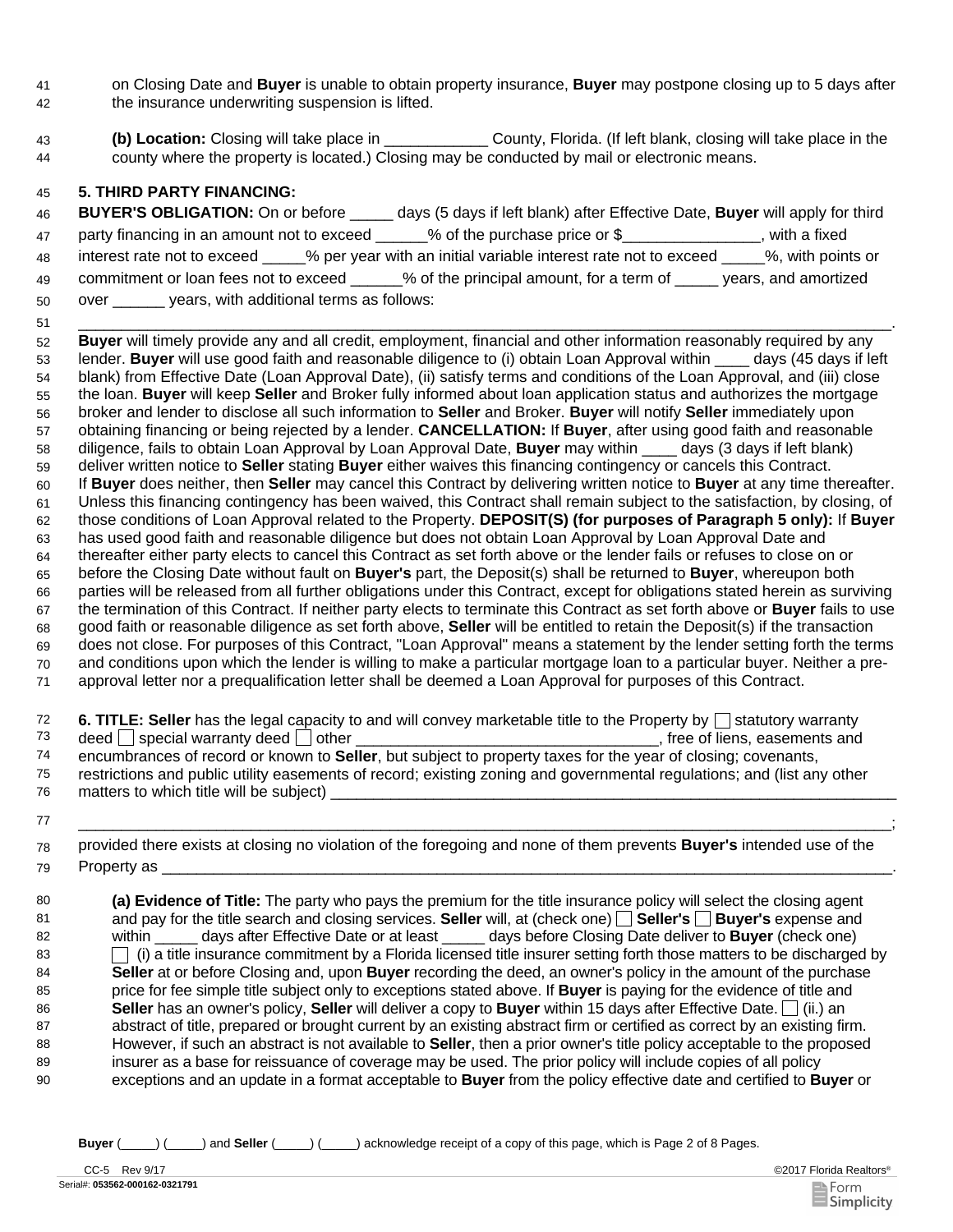- **Buyer's** closing agent together with copies of all documents recited in the prior policy and in the update. If such 92 an abstract or prior policy is not available to **Seller** then (i.) above will be the evidence of title. 91
- 93 **(b) Title Examination: Buyer** will, within 15 days from receipt of the evidence of title deliver written notice to **Seller** of title defects. Title will be deemed acceptable to **Buyer** if (1) **Buyer** fails to deliver proper notice of defects or (2) **Buyer** delivers proper written notice and **Seller** cures the defects within \_\_\_\_\_ days from receipt of the notice ("Curative Period"). Seller shall use good faith efforts to cure the defects. If the defects are cured within the Curative Period, closing will occur on the latter of 10 days after receipt by Buyer of notice of such curing or the scheduled Closing Date. **Seller** may elect not to cure defects if **Seller** reasonably believes any defect cannot be cured within the Curative Period. If the defects are not cured within the Curative Period, **Buyer** will have 10 days from receipt of notice of **Seller's** inability to cure the defects to elect whether to terminate this Contract or accept title subject to existing defects and close the transaction without reduction in purchase price. 94 95 96 97 98 99 100 101
- 102 **(c) Survey:** (check applicable provisions below)<br>103 **103** Soller will within days from Effective
- 103 **Seller** will, within \_\_\_\_\_ days from Effective Date, deliver to **Buyer** copies of prior surveys, plans, specifications, and engineering documents, if any, and the following documents relevant to this transaction: 104 105
- 106 \_\_\_\_\_\_\_\_\_\_\_\_\_\_\_\_\_\_\_\_\_\_\_\_\_\_\_\_\_\_\_\_\_\_\_\_\_\_\_\_\_\_\_\_\_\_\_\_\_\_\_\_\_\_\_\_\_\_\_\_\_\_\_\_\_\_\_\_\_\_\_\_\_\_\_\_\_\_\_\_\_\_\_\_\_\_\_, prepared for **Seller** or in **Seller's** possession, which show all currently existing structures. In the event this transaction does not close, all documents provided by **Seller** will be returned to **Seller** within 10 days from the date this Contract is terminated. 107 108 109
- 110 **Buyer** will, at **Seller's Buyer's** expense and within the time period allowed to deliver and examine title evidence, obtain a current certified survey of the Property from a registered surveyor. If the survey reveals encroachments on the Property or that the improvements encroach on the lands of another, **Buyer** will accept the Property with existing encroachments  $\square$  such encroachments will constitute a title defect to be cured within the Curative Period. 111 112 113 114
- 115 **(d) Ingress and Egress: Seller** warrants that the Property presently has ingress and egress.

116 **7. PROPERTY CONDITION: Seller** will deliver the Property to **Buyer** at the time agreed in its present "as is" condition, ordinary wear and tear excepted, and will maintain the landscaping and grounds in a comparable condition. **Seller** makes no warranties other than marketability of title. In the event that the condition of the Property has materially changed since the expiration of the Due Diligence Period, **Buyer** may elect to terminate the Contract and receive a refund of any and all deposits paid, plus interest, if applicable, or require Seller to return the Property to the required condition existing as of the end of Due Diligence period, the cost of which is not to exceed \$  $(1.5\%$  of the purchase price, if left blank). By accepting the Property "as is", **Buyer** waives all claims against **Seller** for any defects in the Property. (Check **(a)** or **(b)**) 117 118 119 120 121 122 123

124 **(a) As Is: Buyer** has inspected the Property or waives any right to inspect and accepts the Property in its "as is" 125 condition.

126 **(b) Due Diligence Period: Buyer** will, at **Buyer's** expense and within \_\_\_\_\_\_ days from Effective Date ("Due Diligence Period"), determine whether the Property is suitable, in **Buyer's** sole and absolute discretion. During the term of this Contract, **Buyer** may conduct any tests, analyses, surveys and investigations ("Inspections") which **Buyer** deems necessary to determine to **Buyer's** satisfaction the Property's engineering, architectural, environmental properties; zoning and zoning restrictions; flood zone designation and restrictions; subdivision regulations; soil and grade; availability of access to public roads, water, and other utilities; consistency with local, state and regional growth management and comprehensive land use plans; availability of permits, government approvals and licenses; compliance with American with Disabilities Act; absence of asbestos, soil and ground water contamination; and other inspections that **Buyer** deems appropriate. **Buyer** will deliver written notice to **Seller** prior to the expiration of the Due Diligence Period of **Buyer's** determination of whether or not the Property is acceptable. **Buyer's** failure to comply with this notice requirement will constitute acceptance of the Property in its present "as is" condition. **Seller** grants to **Buyer**, its agents, contractors and assigns, the right to enter the Property at any time during the term of this Contract for the purpose of conducting Inspections, upon reasonable notice, at a mutually agreed upon time; provided, however, that **Buyer**, its agents, contractors and assigns enter the Property and conduct Inspections at their own risk. **Buyer** will indemnify and hold **Seller** harmless from losses, damages, costs, claims and expenses of any nature, including attorneys' fees at all levels, and from liability to any person, arising from the conduct of any and all inspections or any work authorized by **Buyer**. **Buyer** will not engage in any activity that could result in a mechanic's lien being filed against the Property without **Seller's** prior written consent. In the event this transaction does not close, (1) **Buyer** will repair all damages to the 127 128 129 130 131 132 133 134 135 136 137 138 139 140 141 142 143 144

**Buyer** (\_\_\_\_\_) (\_\_\_\_\_) and **Seller** (\_\_\_\_\_) (\_\_\_\_\_) acknowledge receipt of a copy of this page, which is Page 3 of 8 Pages.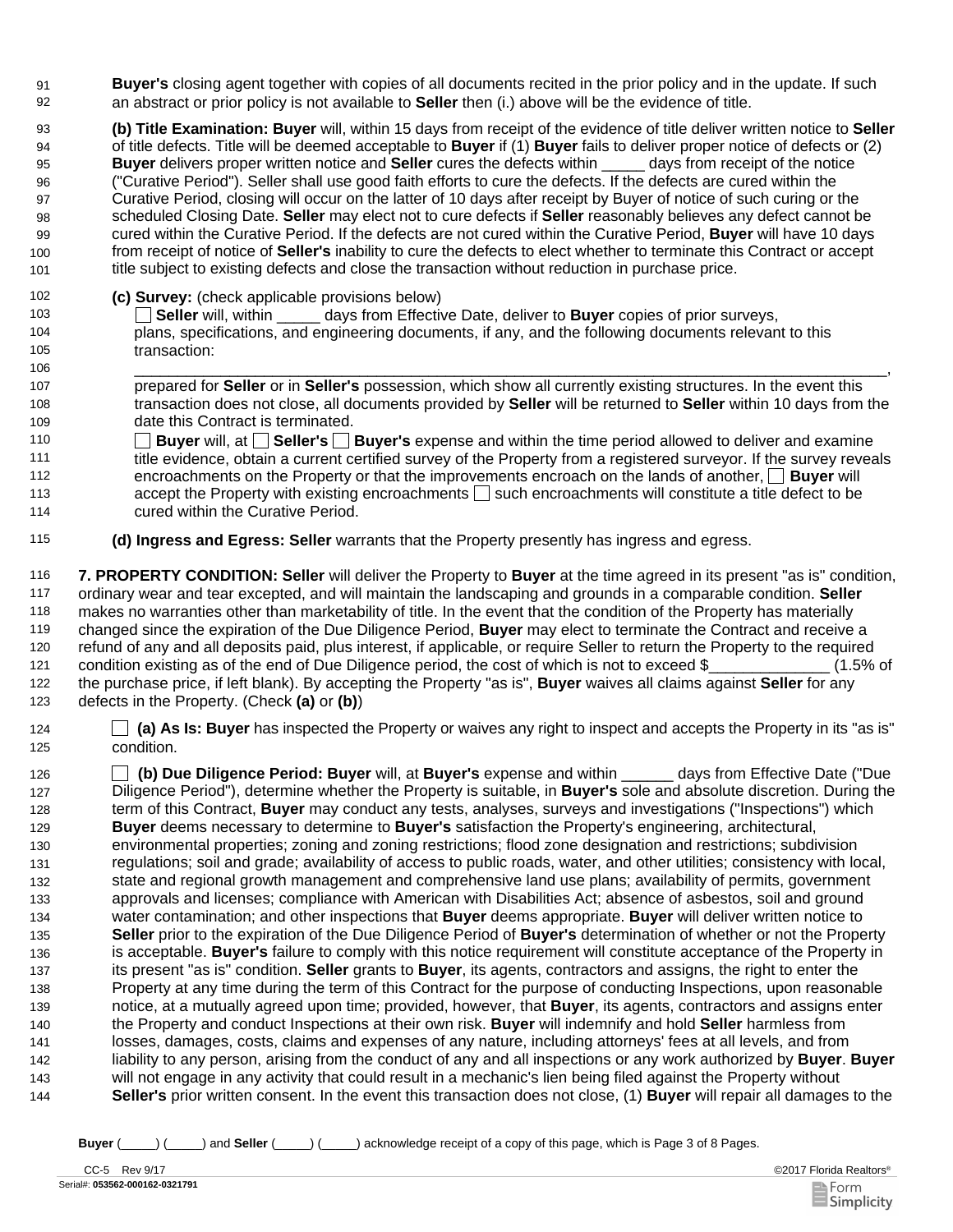Property resulting from the Inspections and return the Property to the condition it was in prior to conduct of the Inspections, and (2) **Buyer** will, at **Buyer's** expense release to **Seller** all reports and other work generated as a result of the Inspections. Should **Buyer** deliver timely notice that the Property is not acceptable, **Seller** agrees that **Buyer's** deposit will be immediately returned to **Buyer** and the Contract terminated. 146 147 148 145

149 **(c) Walk-through Inspection: Buyer** may, on the day prior to closing or any other time mutually agreeable to the parties, conduct a final "walk-through" inspection of the Property to determine compliance with this paragraph and to ensure that all Property is on the premises. 150 151

152 **8. OPERATION OF PROPERTY DURING CONTRACT PERIOD: Seller** will continue to operate the Property and any business conducted on the Property in the manner operated prior to Contract and will take no action that would adversely impact the Property after closing, as to tenants, lenders or business, if any. Any changes, such as renting vacant space, that materially affect the Property or **Buyer's** intended use of the Property will be permitted  $\Box$  only with **Buyer's** consent **□** without **Buyer's** consent. 153 154 155 156

- 157 **9. CLOSING PROCEDURE:** Unless otherwise agreed or stated herein, closing procedure shall be in accordance with 158 the norms where the Property is located.
- 159 **(a) Possession and Occupancy: Seller** will deliver possession and occupancy of the Property to **Buyer** at closing. **Seller** will provide keys, remote controls, and any security/access codes necessary to operate all locks, mailboxes, and security systems. 160 161
- 162 **(b) Costs: Buyer** will pay **Buyer's** attorneys' fees, taxes and recording fees on notes, mortgages and financing statements and recording fees for the deed. **Seller** will pay **Seller's** attorneys' fees, taxes on the deed and recording fees for documents needed to cure title defects. If **Seller** is obligated to discharge any encumbrance at or prior to closing and fails to do so, **Buyer** may use purchase proceeds to satisfy the encumbrances. 163 164 165
- 166 **(c) Documents: Seller** will provide the deed; bill of sale; mechanic's lien affidavit; originals of those assignable service and maintenance contracts that will be assumed by **Buyer** after the Closing Date and letters to each service contractor from **Seller** advising each of them of the sale of the Property and, if applicable, the transfer of its contract, and any assignable warranties or guarantees received or held by **Seller** from any manufacturer, contractor, subcontractor, or material supplier in connection with the Property; current copies of the condominium documents, if applicable; assignments of leases, updated rent roll; tenant and lender estoppels letters (if applicable); tenant subordination, non-disturbance and attornment agreements (SNDAs) required by the **Buyer** or **Buyer's** lender; assignments of permits and licenses; corrective instruments; and letters notifying tenants of the change in ownership/rental agent. If any tenant refuses to execute an estoppels letter, **Seller**, if requested by the **Buyer** in writing, will certify that information regarding the tenant's lease is correct. If **Seller** is an entity, **Seller** will deliver a resolution of its governing authority authorizing the sale and delivery of the deed and certification by the appropriate party certifying the resolution and setting forth facts showing the conveyance conforms to the requirements of local law. **Seller** will transfer security deposits to **Buyer**. **Buyer** will provide the closing statement, mortgages and notes, security agreements, and financing statements. 167 168 169 170 171 172 173 174 175 176 177 178 179
- 180 **(d) Taxes and Prorations:** Real estate taxes, personal property taxes on any tangible personal property, bond payments assumed by **Buyer**, interest, rents (based on actual collected rents), association dues, insurance premiums acceptable to **Buyer**, and operating expenses will be prorated through the day before closing. If the amount of taxes for the current year cannot be ascertained, rates for the previous year will be used with due allowance being made for improvements and exemptions. Any tax proration based on an estimate will, at request of either party, be readjusted upon receipt of current year's tax bill; this provision will survive closing. 181 182 183 184 185
- 186 **(e) Special Assessment Liens:** Certified, confirmed, and ratified special assessment liens as of the Closing Date will be paid by **Seller**. If a certified, confirmed, and ratified special assessment is payable in installments, **Seller** will pay all installments due and payable on or before the Closing Date, with any installment for any period extending beyond the Closing Date prorated, and **Buyer** will assume all installments that become due and payable after the Closing Date. **Buyer** will be responsible for all assessments of any kind which become due and owing after Closing Date, unless an improvement is substantially completed as of Closing Date. If an improvement is substantially completed as of the Closing Date but has not resulted in a lien before closing, **Seller** will pay the amount of the last estimate of the assessment. This subsection applies to special assessment liens imposed by a public body and does not apply to condominium association special assessments. 187 188 189 190 191 192 193 194
- 195 **(f) Foreign Investment in Real Property Tax Act (FIRPTA):** If **Seller** is a "foreign person" as defined by FIRPTA, **Seller** and **Buyer** agree to comply with Section 1445 of the Internal Revenue Code. **Seller** and **Buyer** will complete, execute, and deliver as directed any instrument, affidavit, or statement reasonably necessary to comply 196 197

**Buyer** (\_\_\_\_\_) (\_\_\_\_\_) and **Seller** (\_\_\_\_\_) (\_\_\_\_\_) acknowledge receipt of a copy of this page, which is Page 4 of 8 Pages.

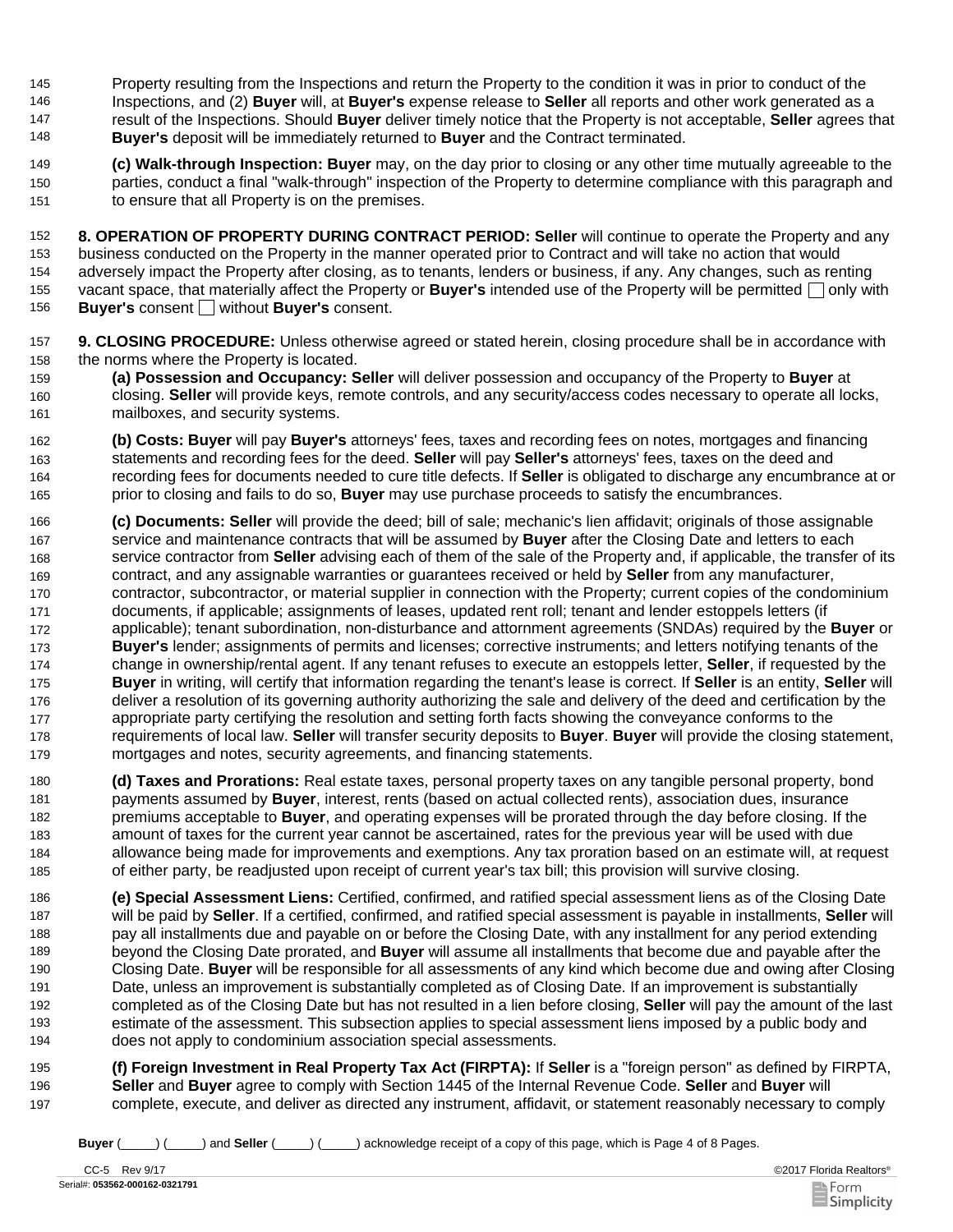- with the FIRPTA requirements, including delivery of their respective federal taxpayer identification numbers or 198
- Social Security Numbers to the closing agent. If **Buyer** does not pay sufficient cash at closing to meet the withholding requirement, **Seller** will deliver to **Buyer** at closing the additional cash necessary to satisfy the 199 200
- requirement. 201

202 **10. ESCROW AGENT: Seller** and **Buyer** authorize Escrow Agent or Closing Agent (collectively "Agent") to receive, deposit, and hold funds and other property in escrow and, subject to collection, disburse them in accordance with the terms of this Contract. The parties agree that Agent will not be liable to any person for misdelivery of escrowed items to **Seller** or **Buyer**, unless the misdelivery is due to Agent's willful breach of this Contract or gross negligence. If Agent has doubt as to Agent's duties or obligations under this Contract, Agent may, at Agent's option, (a) hold the escrowed items until the parties mutually agree to its disbursement or until a court of competent jurisdiction or arbitrator determines the rights of the parties or (b) deposit the escrowed items with the clerk of the court having jurisdiction over the matter and file an action in interpleader. Upon notifying the parties of such action, Agent will be released from all liability except for the duty to account for items previously delivered out of escrow. If Agent is a licensed real estate broker, Agent will comply with Chapter 475, Florida Statutes. In any suit in which Agent interpleads the escrowed items or is made a party because of acting as Agent hereunder, Agent will recover reasonable attorney's fees and costs incurred, with these amounts to be paid from and out of the escrowed items and charged and awarded as court costs in favor of the prevailing party. 203 204 205 206 207 208 209 210 211 212 213 214

215 **11. CURE PERIOD:** Prior to any claim for default being made, a party will have an opportunity to cure any alleged default. If a party fails to comply with any provision of this Contract, the other party will deliver written notice to the noncomplying party specifying the non-compliance. The non-complying party will have \_\_\_\_\_ days (5 days if left blank) after delivery of such notice to cure the non-compliance. Notice and cure shall not apply to failure to close. 216 217 218

219 **12. FORCE MAJEURE**: **Buyer** or **Seller** shall not be required to perform any obligation under this Contract or be liable to each other for damages so long as performance or non-performance of the obligation, or the availability of services, insurance, or required approvals essential to Closing, is disrupted, delayed, caused or prevented by Force Majeure. "Force Majeure" means: hurricanes, floods, extreme weather, earthquakes, fire, or other acts of God, unusual transportation delays, or wars, insurrections, or acts of terrorism, which, by exercise of reasonable diligent effort, the non-performing party is unable in whole or in part to prevent or overcome. All time periods, including Closing Date, will be extended a reasonable time up to 7 days after the Force Majeure no longer prevents performance under this Contract, provided, however, if such Force Majeure continues to prevent performance under this Contract more than 30 days beyond Closing Date, then either party may terminate this Contract by delivering written notice to the other and the Deposit shall be refunded to **Buyer**, thereby releasing **Buyer** and **Seller** from all further obligations under this Contract. 220 221 222 223 224 225 226 227 228

**13. RETURN OF DEPOSIT:** Unless otherwise specified in the Contract, in the event any condition of this Contract is not met and **Buyer** has timely given any required notice regarding the condition having not been met, **Buyer's** deposit will be returned in accordance with applicable Florida Laws and regulations. 229 230 231

## 232 **14. DEFAULT:**

233 **(a)** In the event the sale is not closed due to any default or failure on the part of **Seller** other than failure to make the title marketable after diligent effort, **Buyer** may elect to receive return of Buyer's deposit without thereby waiving any action for damages resulting from Seller's breach and may seek to recover such damages or seek specific performance. If Buyer elects a deposit refund, Seller may be liable to Broker for the full amount of the brokerage fee. 234 235 236 237

238 **(b)** In the event the sale is not closed due to any default or failure on the part of **Buyer**, **Seller** may either (1) retain all deposit(s) paid or agreed to be paid by **Buyer** as agreed upon liquidated damages, consideration for the execution of this Contract, and in full settlement of any claims, upon which this Contract will terminate or (2) seek specific performance. If **Buyer** fails to timely place a deposit as required by this Contract, **Seller** may either (1) terminate the Contract and seek the remedy outlined in this subparagraph or (2) proceed with the Contract without waiving any remedy for **Buyer's** default. 239 240 241 242 243

244 **15. ATTORNEY'S FEES AND COSTS:** In any claim or controversy arising out of or relating to this Contract, the prevailing party, which for purposes of this provision will include **Buyer**, **Seller** and Broker, will be awarded reasonable attorneys' fees, costs, and expenses. 245 246

247 **16. NOTICES:** All notices will be in writing and may be delivered by mail, overnight courier, personal delivery, or electronic means. Parties agree to send all notices to addresses specified on the signature page(s). Any notice, document, or item given by or delivered to an attorney or real estate licensee (including a transaction broker) representing a party will be as effective as if given by or delivered to that party. 248 249 250

**Buyer** (\_\_\_\_\_) (\_\_\_\_\_) and **Seller** (\_\_\_\_\_) (\_\_\_\_\_) acknowledge receipt of a copy of this page, which is Page 5 of 8 Pages.

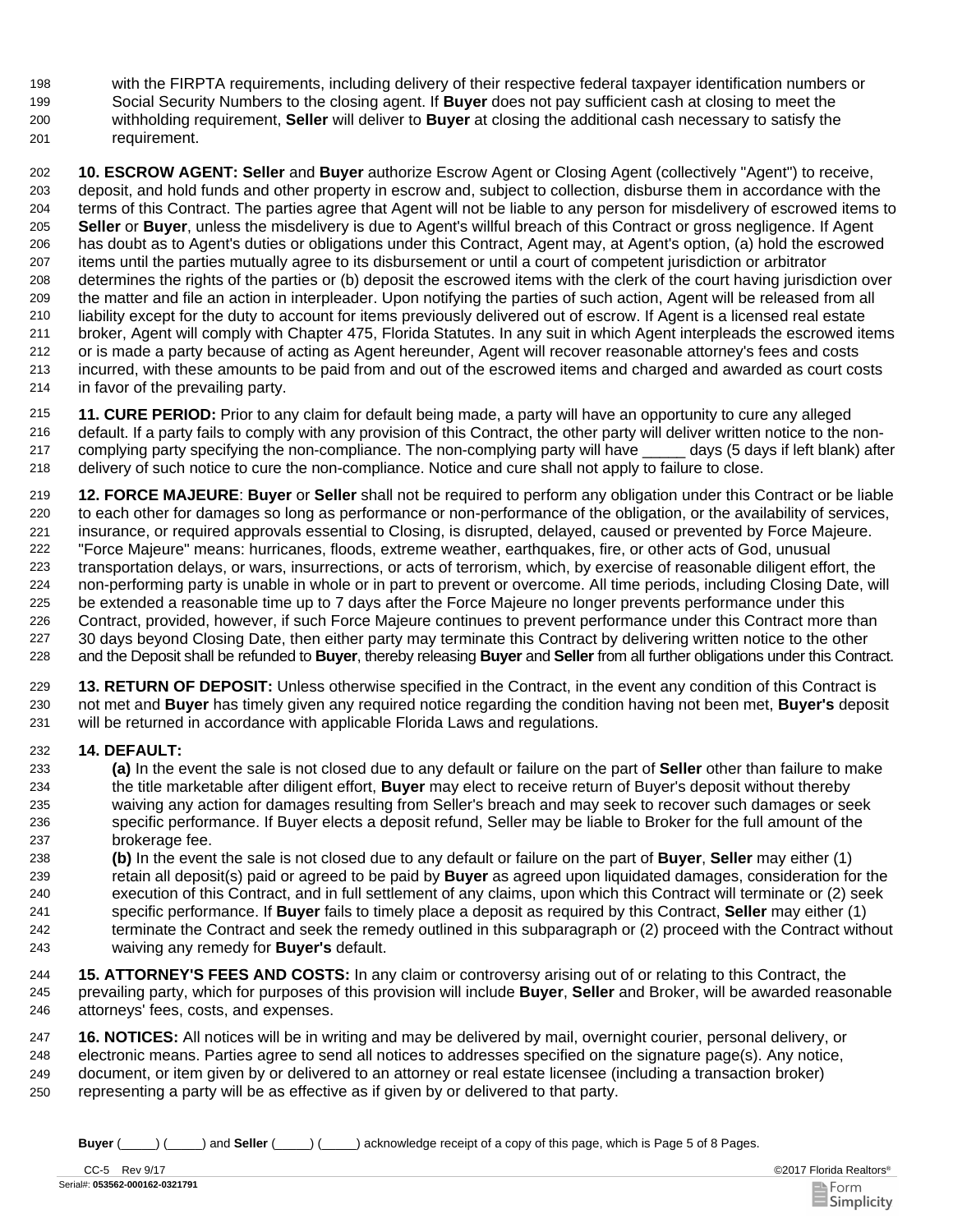#### 251 **17. DISCLOSURES:**

- 252 **(a) Commercial Real Estate Sales Commission Lien Act:** The Florida Commercial Real Estate Sales
- Commission Lien Act provides that a broker has a lien upon the owner's net proceeds from the sale of commercial real estate for any commission earned by the broker under a brokerage agreement. The lien upon the owner's net proceeds is a lien upon personal property which attaches to the owner's net proceeds and does not attach to any interest in real property. This lien right cannot be waived before the commission is earned. 253 254 255 256
- 257 **(b) Special Assessment Liens Imposed by Public Body:** The Property may be subject to unpaid special assessment lien(s) imposed by a public body. (A public body includes a Community Development District.) Such liens, if any, shall be paid as set forth in Paragraph 9(e). 258 259
- **(c) Radon Gas:** Radon is a naturally occurring radioactive gas that, when it has accumulated in a building in sufficient quantities, may present health risks to persons who are exposed to it over time. Levels of radon that exceed federal and state guidelines have been found in buildings in Florida. Additional information regarding radon and radon testing may be obtained from your county public health unit. 261 262 263 260
- 264 **(d) Energy-Efficiency Rating Information: Buyer** acknowledges receipt of the information brochure required by Section 553.996, Florida Statutes.

### 266 **18. RISK OF LOSS:**

- 267 **(a)** If, after the Effective Date and before closing, the Property is damaged by fire or other casualty, **Seller** will bear the risk of loss and **Buyer** may cancel this Contract without liability and the deposit(s) will be returned to **Buyer**. Alternatively, **Buyer** will have the option of purchasing the Property at the agreed upon purchase price and **Seller** will credit the deductible, if any and transfer to **Buyer** at closing any insurance proceeds, or **Seller's** claim to any insurance proceeds payable for the damage. **Seller** will cooperate with and assist **Buyer** in collecting any such proceeds. **Seller** shall not settle any insurance claim for damage caused by casualty without the consent of the **Buyer**. 268 269 270 271 272 273
- 274 **(b)** If, after the Effective Date and before closing, any part of the Property is taken in condemnation or under the right of eminent domain, or proceedings for such taking will be pending or threatened, **Buyer** may cancel this Contract without liability and the deposit(s) will be returned to **Buyer**. Alternatively, **Buyer** will have the option of purchasing what is left of the Property at the agreed upon purchase price and **Seller** will transfer to the **Buyer** at closing the proceeds of any award, or **Seller's** claim to any award payable for the taking. **Seller** will cooperate with and assist **Buyer** in collecting any such award. 275 276 277 278 279
- 280 **19. ASSIGNABILITY; PERSONS BOUND:** This Contract may be assigned to a related entity, and otherwise  $\Box$  is not assignable is assignable. If this Contract may be assigned, **Buyer** shall deliver a copy of the assignment agreement to the **Seller** at least 5 days prior to Closing. The terms **"Buyer, " "Seller"** and "Broker" may be singular or plural. This Contract is binding upon **Buyer**, **Seller** and their heirs, personal representatives, successors and assigns (if assignment is permitted). 281 282 283 284
- 285 **20. MISCELLANEOUS:** The terms of this Contract constitute the entire agreement between **Buyer** and **Seller**. Modifications of this Contract will not be binding unless in writing, signed and delivered by the party to be bound. Signatures, initials, documents referenced in this Contract, counterparts and written modifications communicated electronically or on paper will be acceptable for all purposes, including delivery, and will be binding. Handwritten or typewritten terms inserted in or attached to this Contract prevail over preprinted terms. If any provision of this Contract is or becomes invalid or unenforceable, all remaining provisions will continue to be fully effective. This Contract will be construed under Florida law and will not be recorded in any public records. 286 287 288 289 290 291

| 292 21. BROKERS: Neither Seller nor Buyer has used the services of, or for any other reason owes compensation to, a |
|---------------------------------------------------------------------------------------------------------------------|
| 293 licensed real estate Broker other than:                                                                         |

| 294<br>$\mathbf{a}$<br>-                                         |                                |  |
|------------------------------------------------------------------|--------------------------------|--|
| :∩mnai<br>the contract of the contract of the contract of<br>205 | _icensee <sup>\</sup><br>(Name |  |

| (Address, Telephone, Fax, E-mail)<br>who $\Box$ is a single agent $\Box$ is a transaction broker $\Box$ has no brokerage relationship and who will be compensated by<br>Seller Buyer both parties pursuant to a listing agreement of ther (specify) |                                   |                                                                           |  |
|-----------------------------------------------------------------------------------------------------------------------------------------------------------------------------------------------------------------------------------------------------|-----------------------------------|---------------------------------------------------------------------------|--|
|                                                                                                                                                                                                                                                     |                                   |                                                                           |  |
| (b) Buyer's Broker:                                                                                                                                                                                                                                 |                                   |                                                                           |  |
|                                                                                                                                                                                                                                                     | (Company Name)                    | (Licensee)                                                                |  |
|                                                                                                                                                                                                                                                     | (Address, Telephone, Fax, E-mail) |                                                                           |  |
| and Seller (<br>Buver (                                                                                                                                                                                                                             |                                   | ) acknowledge receipt of a copy of this page, which is Page 6 of 8 Pages. |  |
| CC-5 Rev 9/17                                                                                                                                                                                                                                       |                                   | ©2017 Florida Realtors®                                                   |  |

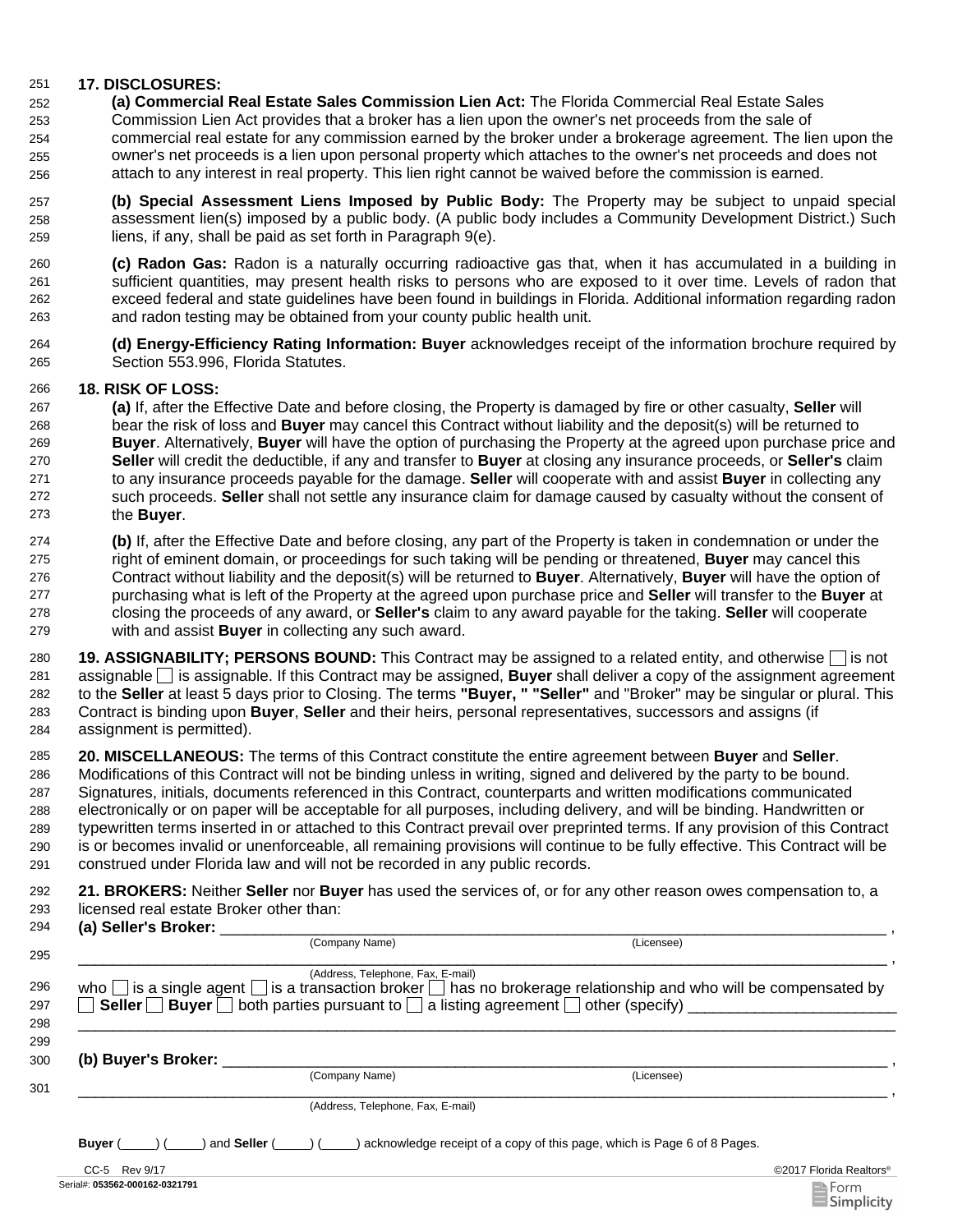| who $\Box$ is a single agent $\Box$ is a transaction broker $\Box$ has no brokerage relationship and who will be compensated by<br><b>Seller's Broker</b> Seller Buyer both parties pursuant to an MLS offer of compensation other (specify) |                                                                                     |                                                                      |
|----------------------------------------------------------------------------------------------------------------------------------------------------------------------------------------------------------------------------------------------|-------------------------------------------------------------------------------------|----------------------------------------------------------------------|
| (collectively referred to as "Broker") in connection with any act relating to the Property, including but not limited to                                                                                                                     |                                                                                     |                                                                      |
| inquiries, introductions, consultations, and negotiations resulting in this transaction. Seller and Buyer agree to                                                                                                                           |                                                                                     |                                                                      |
| indemnify and hold Broker harmless from and against losses, damages, costs and expenses of any kind, including                                                                                                                               |                                                                                     |                                                                      |
| reasonable attorneys' fees at all levels, and from liability to any person, arising from (1) compensation claimed which is                                                                                                                   |                                                                                     |                                                                      |
| inconsistent with the representation in this Paragraph, (2) enforcement action to collect a brokerage fee pursuant to                                                                                                                        |                                                                                     |                                                                      |
| Paragraph 10, (3) any duty accepted by Broker at the request of Seller or Buyer, which is beyond the scope of                                                                                                                                |                                                                                     |                                                                      |
| services regulated by Chapter 475, Florida Statutes, as amended, or (4) recommendations of or services provided and                                                                                                                          |                                                                                     |                                                                      |
| expenses incurred by any third party whom Broker refers, recommends, or retains for or on behalf of Seller or Buyer.                                                                                                                         |                                                                                     |                                                                      |
| 22. OPTIONAL CLAUSES: (Check if any of the following clauses are applicable and are attached as an addendum to                                                                                                                               |                                                                                     |                                                                      |
| this Contract):                                                                                                                                                                                                                              |                                                                                     |                                                                      |
| $\Box$ (A) Arbitration                                                                                                                                                                                                                       | (E) Seller Warranty                                                                 | $\Box$ (I) Existing Mortgage                                         |
| $\Box$ (B) Section 1031 Exchange                                                                                                                                                                                                             |                                                                                     | (F) Coastal Construction Control Li [] (J) Buyer's Attorney Approval |
| $\Box$ (C) Property Inspection and Repair                                                                                                                                                                                                    |                                                                                     | (G) Flood Area Hazard Zone   (K) Seller's Attorney Approval          |
| $\Box$ (D) Seller Representations                                                                                                                                                                                                            | (H) Seller Financing                                                                |                                                                      |
| <b>23. ADDITIONAL TERMS:</b>                                                                                                                                                                                                                 |                                                                                     |                                                                      |
|                                                                                                                                                                                                                                              |                                                                                     |                                                                      |
|                                                                                                                                                                                                                                              |                                                                                     |                                                                      |
|                                                                                                                                                                                                                                              |                                                                                     |                                                                      |
|                                                                                                                                                                                                                                              |                                                                                     |                                                                      |
| <u> 1989 - Johann Stoff, deutscher Stoff, der Stoff, der Stoff, der Stoff, der Stoff, der Stoff, der Stoff, der S</u>                                                                                                                        |                                                                                     |                                                                      |
|                                                                                                                                                                                                                                              |                                                                                     |                                                                      |
| <u> 1999 - Jan James James James James James James James James James James James James James James James James</u>                                                                                                                           |                                                                                     |                                                                      |
| <u> 1989 - Johann Stoff, deutscher Stoff, der Stoff, der Stoff, der Stoff, der Stoff, der Stoff, der Stoff, der S</u>                                                                                                                        |                                                                                     |                                                                      |
|                                                                                                                                                                                                                                              |                                                                                     |                                                                      |
| ,我们的人们就会在这里的人们,我们的人们就会在这里,我们的人们就会在这里,我们的人们就会在这里,我们的人们就会在这里,我们的人们就会在这里,我们的人们就会在这里                                                                                                                                                             |                                                                                     |                                                                      |
|                                                                                                                                                                                                                                              |                                                                                     |                                                                      |
|                                                                                                                                                                                                                                              |                                                                                     |                                                                      |
|                                                                                                                                                                                                                                              |                                                                                     |                                                                      |
|                                                                                                                                                                                                                                              |                                                                                     |                                                                      |
|                                                                                                                                                                                                                                              |                                                                                     |                                                                      |
|                                                                                                                                                                                                                                              |                                                                                     |                                                                      |
|                                                                                                                                                                                                                                              |                                                                                     |                                                                      |
|                                                                                                                                                                                                                                              |                                                                                     |                                                                      |
|                                                                                                                                                                                                                                              |                                                                                     |                                                                      |
|                                                                                                                                                                                                                                              |                                                                                     |                                                                      |
|                                                                                                                                                                                                                                              |                                                                                     |                                                                      |
| THIS IS INTENDED TO BE A LEGALLY BINDING CONTRACT. IF NOT FULLY UNDERSTOOD, SEEK THE<br>ADVICE OF AN ATTORNEY PRIOR TO SIGNING. BROKER ADVISES BUYER AND SELLER TO VERIFY ALL                                                                |                                                                                     |                                                                      |
| FACTS AND REPRESENTATIONS THAT ARE IMPORTANT TO THEM AND TO CONSULT AN APPROPRIATE                                                                                                                                                           |                                                                                     |                                                                      |
|                                                                                                                                                                                                                                              | PROFESSIONAL FOR LEGAL ADVICE (FOR EXAMPLE, INTERPRETING CONTRACTS, DETERMINING THE |                                                                      |

**REPORTING REQUIREMENTS, ETC.) AND FOR TAX, PROPERTY CONDITION, ENVIRONMENTAL AND OTHER** 347

**Buyer** (\_\_\_\_\_) (\_\_\_\_\_) and **Seller** (\_\_\_\_\_) (\_\_\_\_\_) acknowledge receipt of a copy of this page, which is Page 7 of 8 Pages.

Serial#: **053562-000162-0321791** CC-5 Rev 9/17